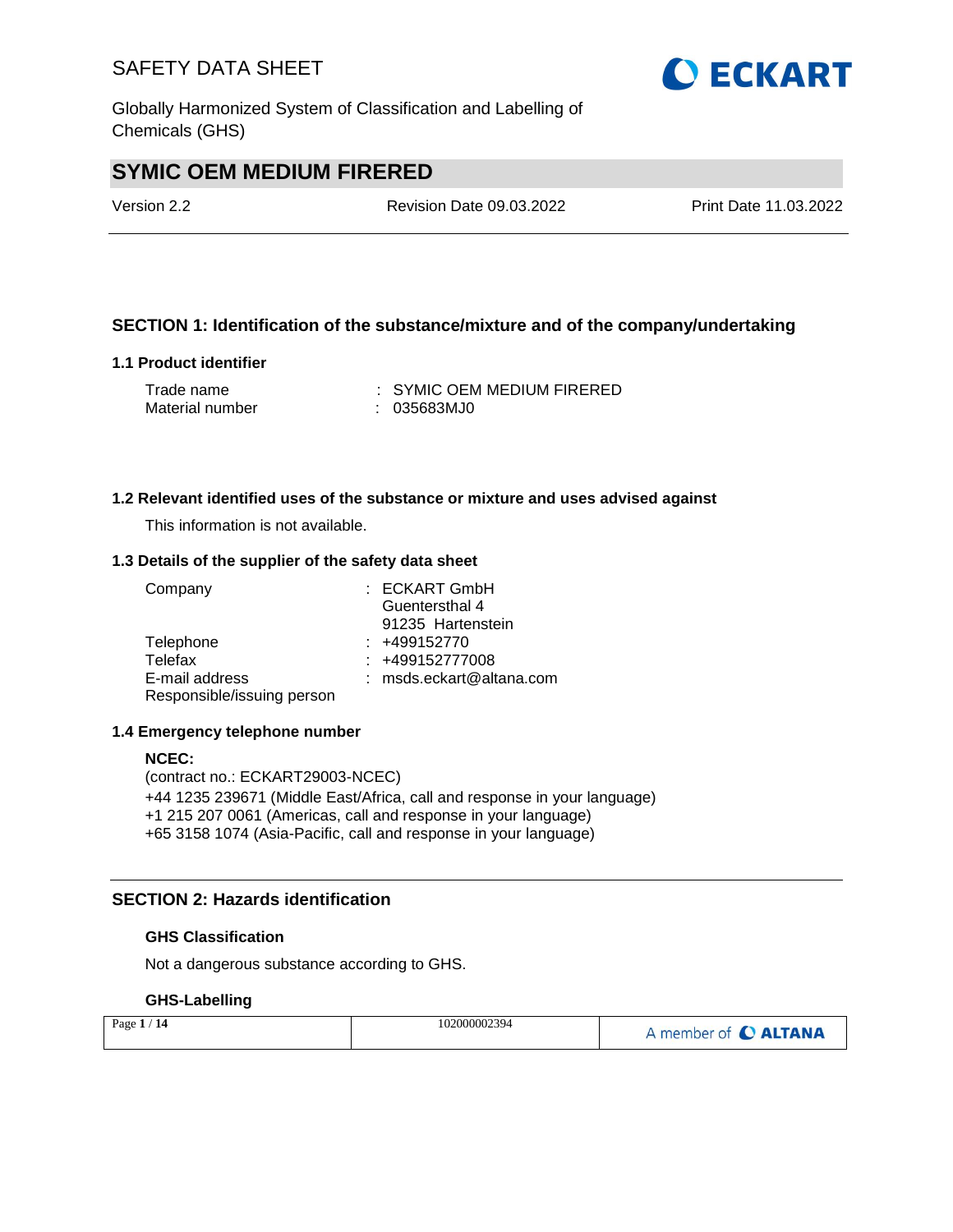Globally Harmonized System of Classification and Labelling of Chemicals (GHS)

## **SYMIC OEM MEDIUM FIRERED**

Version 2.2 Revision Date 09.03.2022 Print Date 11.03.2022

Not a hazardous substance or mixture according to the Globally Harmonised System (GHS).

**Hazardous components which must be listed on the label**

#### **SECTION 3: Composition/information on ingredients**

Substance No. **:** :

No hazardous ingredientsFor the full text of the H-Statements mentioned in this Section, see Section 16.

#### **SECTION 4: First aid measures**

#### **4.1 Description of first aid measures**

| General advice          | : Do not leave the victim unattended.                                                                                                                                           |
|-------------------------|---------------------------------------------------------------------------------------------------------------------------------------------------------------------------------|
| If inhaled              | : If unconscious, place in recovery position and seek medical<br>advice.<br>If symptoms persist, call a physician.                                                              |
| In case of skin contact | : Wash off with soap and water.                                                                                                                                                 |
| In case of eye contact  | : Remove contact lenses.<br>If eye irritation persists, consult a specialist.                                                                                                   |
| If swallowed            | : Keep respiratory tract clear.<br>Do not give milk or alcoholic beverages.<br>Never give anything by mouth to an unconscious person.<br>If symptoms persist, call a physician. |

#### **4.2 Most important symptoms and effects, both acute and delayed**

This information is not available.

| Page $2/14$ | 102000002394 | A member of C ALTANA |
|-------------|--------------|----------------------|
|-------------|--------------|----------------------|

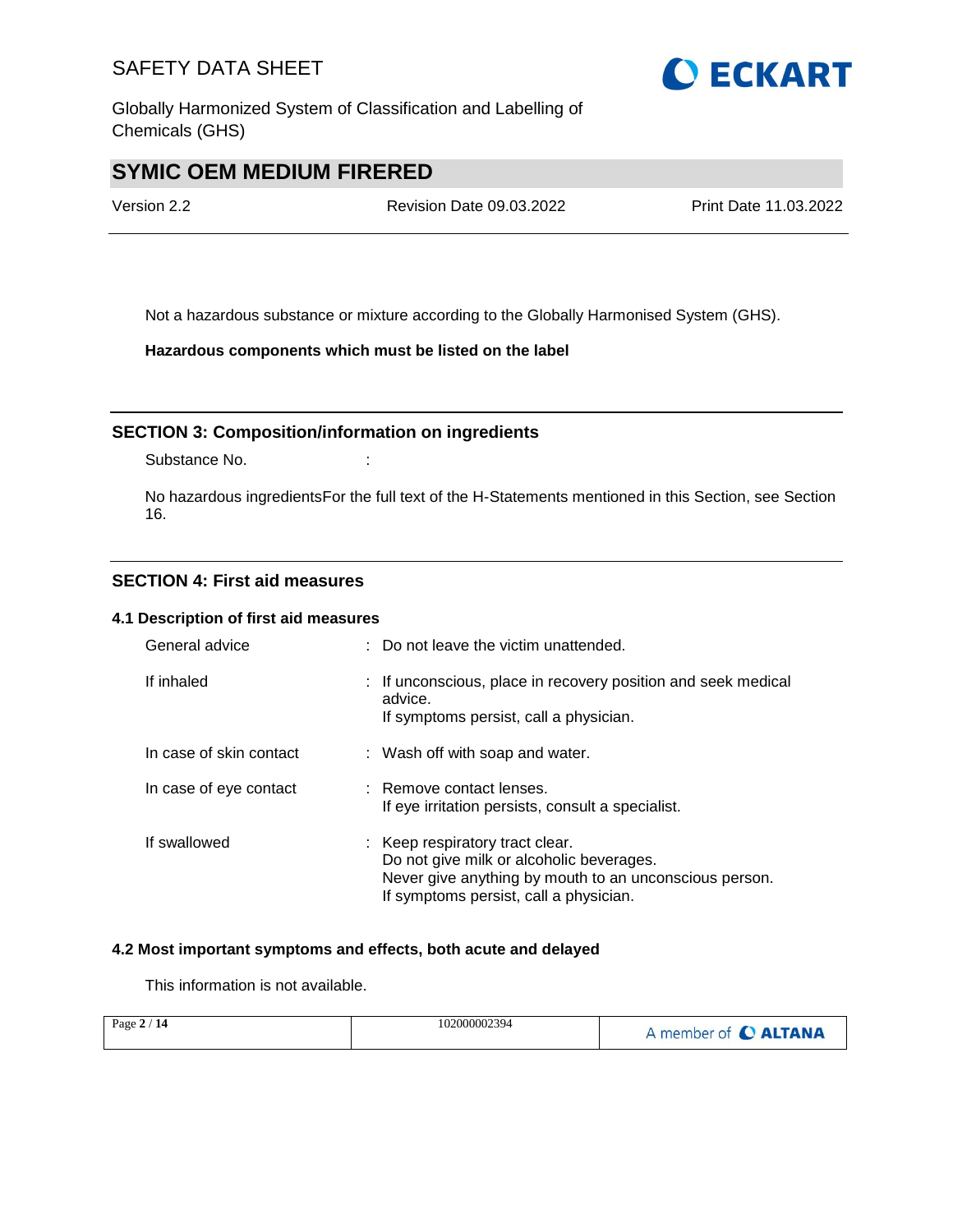Globally Harmonized System of Classification and Labelling of Chemicals (GHS)

## **SYMIC OEM MEDIUM FIRERED**

| Version 2.2 | <b>Revision Date 09.03.2022</b> | Print Date 11.03.2022 |
|-------------|---------------------------------|-----------------------|
|             |                                 |                       |

#### **4.3 Indication of any immediate medical attention and special treatment needed**

This information is not available.

#### **SECTION 5: Firefighting measures**

#### **5.1 Extinguishing media**

Suitable extinguishing media : Foam, Carbon dioxide (CO2), ABC powder

#### **5.2 Special hazards arising from the substance or mixture**

This information is not available.

#### **5.3 Advice for firefighters**

| Special protective equipment<br>for firefighters | : Wear self-contained breathing apparatus for firefighting if<br>necessary.                                                                            |
|--------------------------------------------------|--------------------------------------------------------------------------------------------------------------------------------------------------------|
| Further information                              | : Standard procedure for chemical fires. Use extinguishing<br>measures that are appropriate to local circumstances and the<br>surrounding environment. |

#### **SECTION 6: Accidental release measures**

#### **6.1 Personal precautions, protective equipment and emergency procedures**

Personal precautions : Avoid dust formation.

#### **6.2 Environmental precautions**

| Environmental precautions |  |  | No special environmental precautions required. |  |  |
|---------------------------|--|--|------------------------------------------------|--|--|
|---------------------------|--|--|------------------------------------------------|--|--|

#### **6.3 Methods and materials for containment and cleaning up**

| Methods for cleaning up | : Pick up and arrange disposal without creating dust.<br>Sweep up and shovel.<br>Keep in suitable, closed containers for disposal. |                      |
|-------------------------|------------------------------------------------------------------------------------------------------------------------------------|----------------------|
| Page $3/14$             | 102000002394                                                                                                                       | A member of C ALTANA |

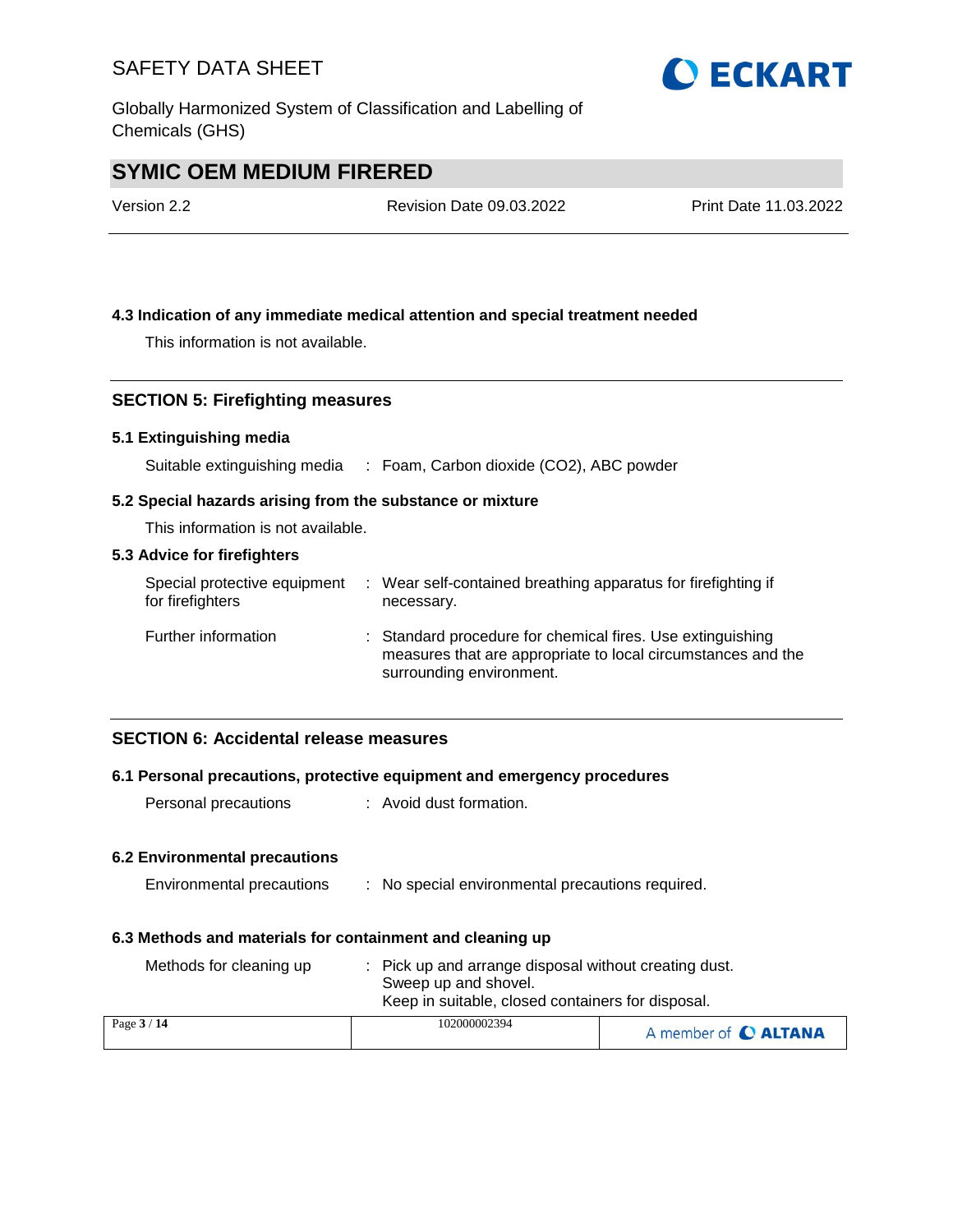Globally Harmonized System of Classification and Labelling of Chemicals (GHS)

## **SYMIC OEM MEDIUM FIRERED**

Version 2.2 Revision Date 09.03.2022 Print Date 11.03.2022

#### **6.4 Reference to other sections**

This information is not available.

### **SECTION 7: Handling and storage**

#### **7.1 Precautions for safe handling**

| Advice on safe handling                            | : For personal protection see section 8. Smoking, eating and<br>drinking should be prohibited in the application area. |
|----------------------------------------------------|------------------------------------------------------------------------------------------------------------------------|
| Advice on protection against<br>fire and explosion | : Provide appropriate exhaust ventilation at places where dust<br>is formed.                                           |
| Hygiene measures                                   | : General industrial hygiene practice.                                                                                 |

#### **7.2 Conditions for safe storage, including any incompatibilities**

| Requirements for storage<br>areas and containers | : Electrical installations / working materials must comply with<br>the technological safety standards. |
|--------------------------------------------------|--------------------------------------------------------------------------------------------------------|
| Advice on common storage                         | : No materials to be especially mentioned.                                                             |
| Other data                                       | : Keep in a dry place. No decomposition if stored and applied<br>as directed.                          |

#### **7.3 Specific end use(s)**

This information is not available.

### **SECTION 8: Exposure controls/personal protection**

#### **8.1 Control parameters**

**Germany:**

| 102000002394<br>Page $4/14$ | A member of C ALTANA |
|-----------------------------|----------------------|
|-----------------------------|----------------------|

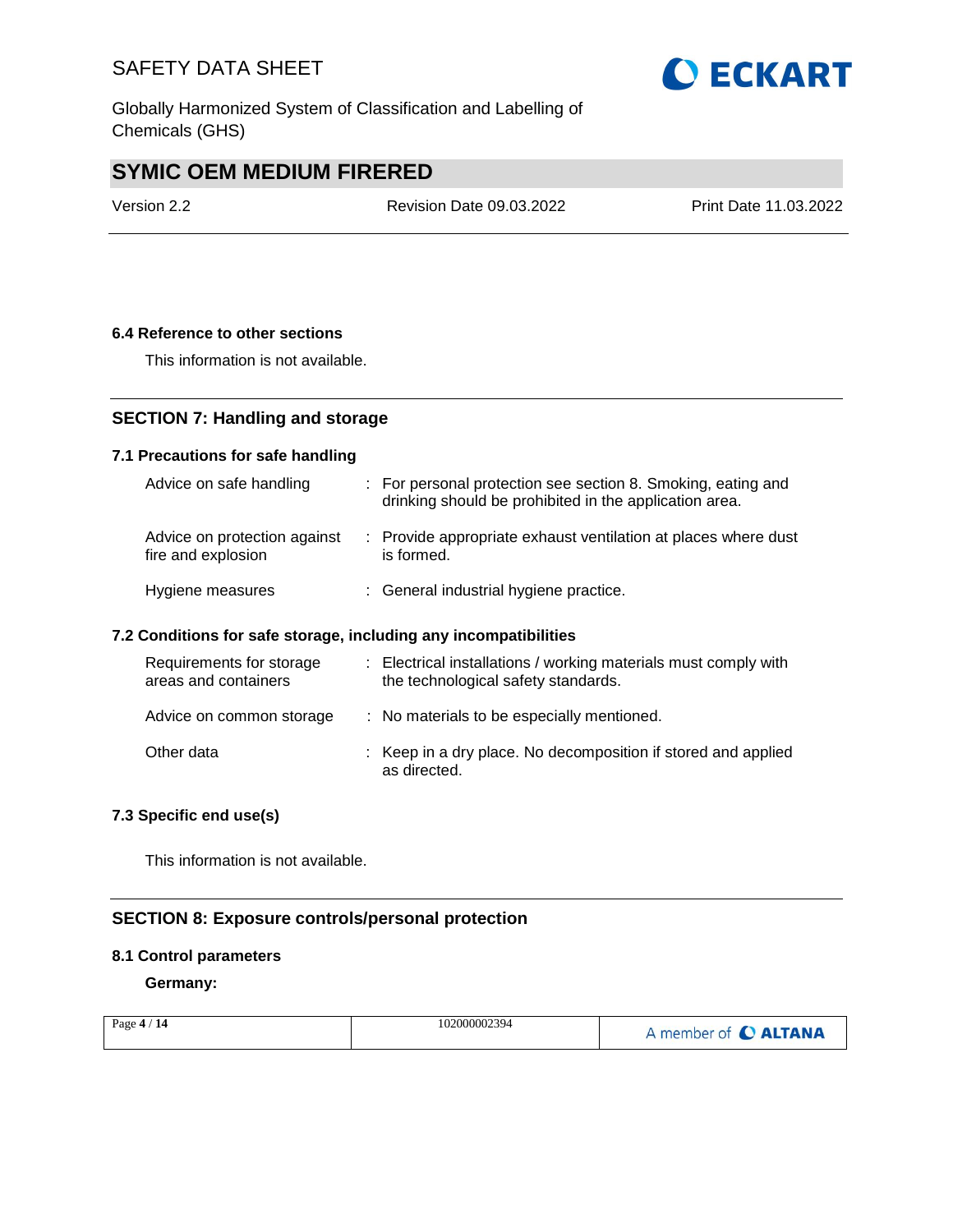

Globally Harmonized System of Classification and Labelling of Chemicals (GHS)

## **SYMIC OEM MEDIUM FIRERED**

Version 2.2 Revision Date 09.03.2022 Print Date 11.03.2022

| Components                                        | CAS-No.                     | Value type<br>(Form of<br>exposure)                                                                                                                                                                                                                    | Control<br>parameters | Update      | <b>Basis</b> |  |
|---------------------------------------------------|-----------------------------|--------------------------------------------------------------------------------------------------------------------------------------------------------------------------------------------------------------------------------------------------------|-----------------------|-------------|--------------|--|
| Fluorphlogop<br>ite<br>(Mg3K[AIF2<br>$O(SiO3)3$ ] | 12003-38-<br>2              | AGW (Inhalable<br>fraction)                                                                                                                                                                                                                            | 1 $mg/m3$             | 2009-07-02  | DE TRGS 900  |  |
| Peak-limit: excursion<br>factor (category)        |                             | 4(11)                                                                                                                                                                                                                                                  |                       |             |              |  |
| Further information                               |                             | Senate commission for the review of compounds at the work<br>place dangerous for the health (MAK-commission). Skin<br>absorptionWhen there is compliance with the OEL and biological<br>tolerance values, there is no risk of harming the unborn child |                       |             |              |  |
| Fluorphlogop<br>ite<br>(Mg3K[AlF2<br>O(SiO3)3]    | 12003-38-<br>$\overline{2}$ | <b>TWA</b>                                                                                                                                                                                                                                             | $2,5$ mg/m $3$        | 2000-06-16  | 2000/39/EC   |  |
| Further information                               |                             | Indicative                                                                                                                                                                                                                                             |                       |             |              |  |
| diiron trioxide                                   | 1309-37-1                   | 2014-04-02<br>10 mg/m3<br>AGW (Inhalable<br>fraction)                                                                                                                                                                                                  |                       | DE TRGS 900 |              |  |
| Peak-limit: excursion<br>factor (category)        |                             | 2; (II)                                                                                                                                                                                                                                                |                       |             |              |  |
| diiron trioxide                                   | 1309-37-1                   | <b>AGW</b> (Alveolate<br>fraction)                                                                                                                                                                                                                     | 1,25 mg/m3            | 2014-04-02  | DE TRGS 900  |  |
| Peak-limit: excursion<br>factor (category)        |                             | 2; (II)                                                                                                                                                                                                                                                |                       |             |              |  |
| diiron trioxide                                   | 1309-37-1                   | AGW (Alveolate<br>fraction)                                                                                                                                                                                                                            | $2,6$ mg/m $3$        | 2009-02-16  | DE TRGS 900  |  |
| Peak-limit: excursion<br>factor (category)        |                             | 2; (II)                                                                                                                                                                                                                                                |                       |             |              |  |
| Further information                               |                             | Commission for dangerous substances                                                                                                                                                                                                                    |                       |             |              |  |

#### **United States of America (USA):**

| <b>Components</b> | CAS-No.   | Value type<br>(Form of<br>exposure) | Control<br>parameters | Update     | Basis |
|-------------------|-----------|-------------------------------------|-----------------------|------------|-------|
| Fluorphlogop      | 12003-38- | TWA                                 | $2.5 \text{ mg/m}$    | 2007-01-01 |       |

| Page $5/14$ | 102000002394 | A member of C ALTANA |
|-------------|--------------|----------------------|
|-------------|--------------|----------------------|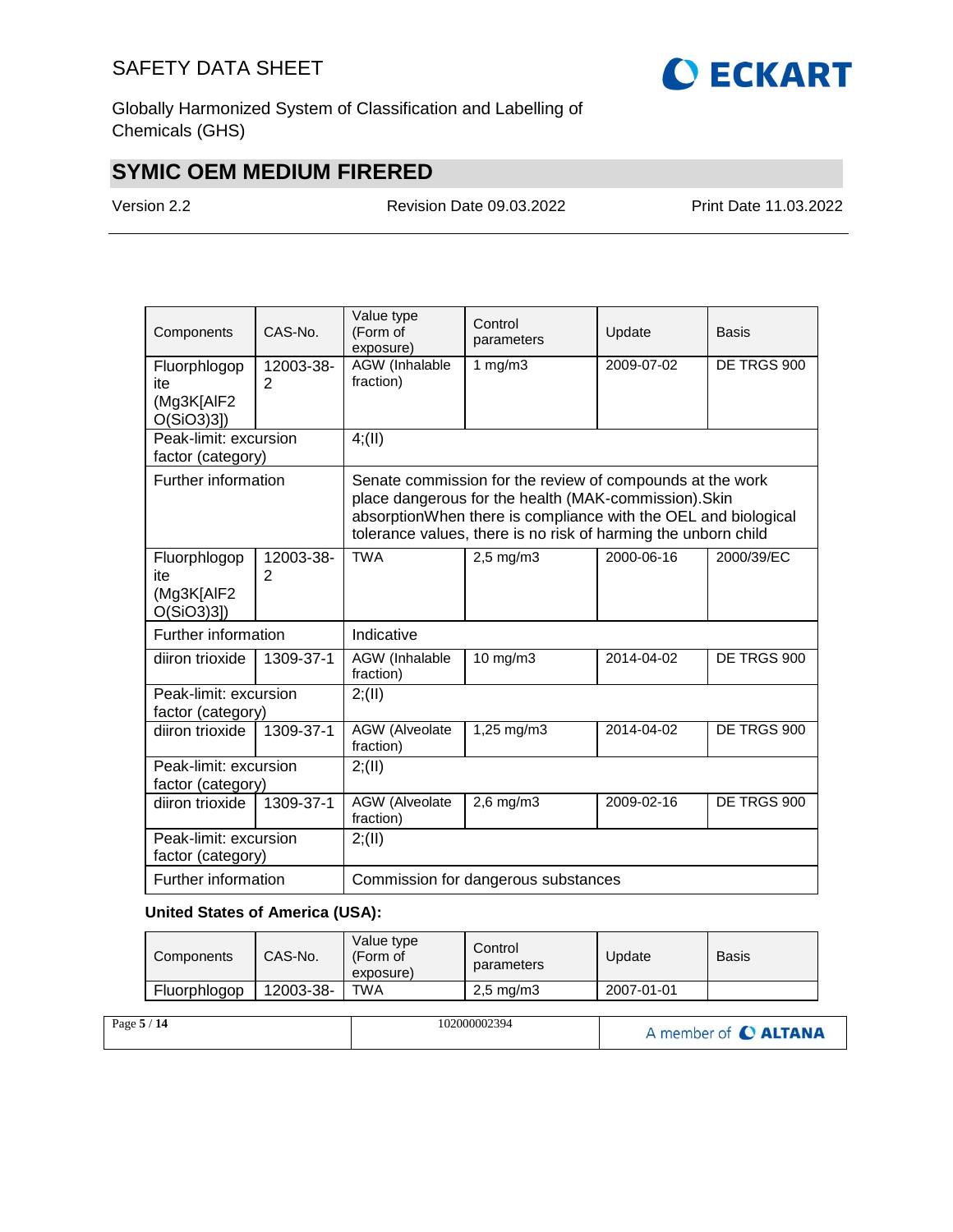

Globally Harmonized System of Classification and Labelling of Chemicals (GHS)

## **SYMIC OEM MEDIUM FIRERED**

| Version 2.2 |  |
|-------------|--|
|-------------|--|

Revision Date 09.03.2022 Print Date 11.03.2022

| ite<br>(Mg3K[AlF2<br>$O(SiO3)3$ ]                 | 2              |            |                |            |  |
|---------------------------------------------------|----------------|------------|----------------|------------|--|
| Fluorphlogop<br>ite<br>(Mg3K[AlF2<br>$O(SiO3)3$ ] | 12003-38-<br>2 | <b>TWA</b> | $2,5$ mg/m $3$ | 2010-03-01 |  |
| Fluorphlogop<br>ite<br>(Mg3K[AIF2<br>$O(SiO3)3$ ] | 12003-38-<br>2 | <b>TWA</b> | $2,5$ mg/m $3$ | 1989-01-19 |  |

#### **8.2 Exposure controls**

| Personal protective equipment |    |                                                                    |  |  |
|-------------------------------|----|--------------------------------------------------------------------|--|--|
| Eye protection                |    | Safety glasses                                                     |  |  |
| Skin and body protection      | ÷. | Protective suit                                                    |  |  |
| Respiratory protection        | ÷. | No personal respiratory protective equipment normally<br>required. |  |  |

# **Environmental exposure controls**<br>General advice : N

: No special environmental precautions required.

#### **SECTION 9: Physical and chemical properties**

#### **9.1 Information on basic physical and chemical properties**

| Appearance | : powder |
|------------|----------|
|            |          |

| Colour | $:$ copper |
|--------|------------|
|--------|------------|

| Page $6/14$ | 102000002394 | A member of C ALTANA |
|-------------|--------------|----------------------|
|             |              |                      |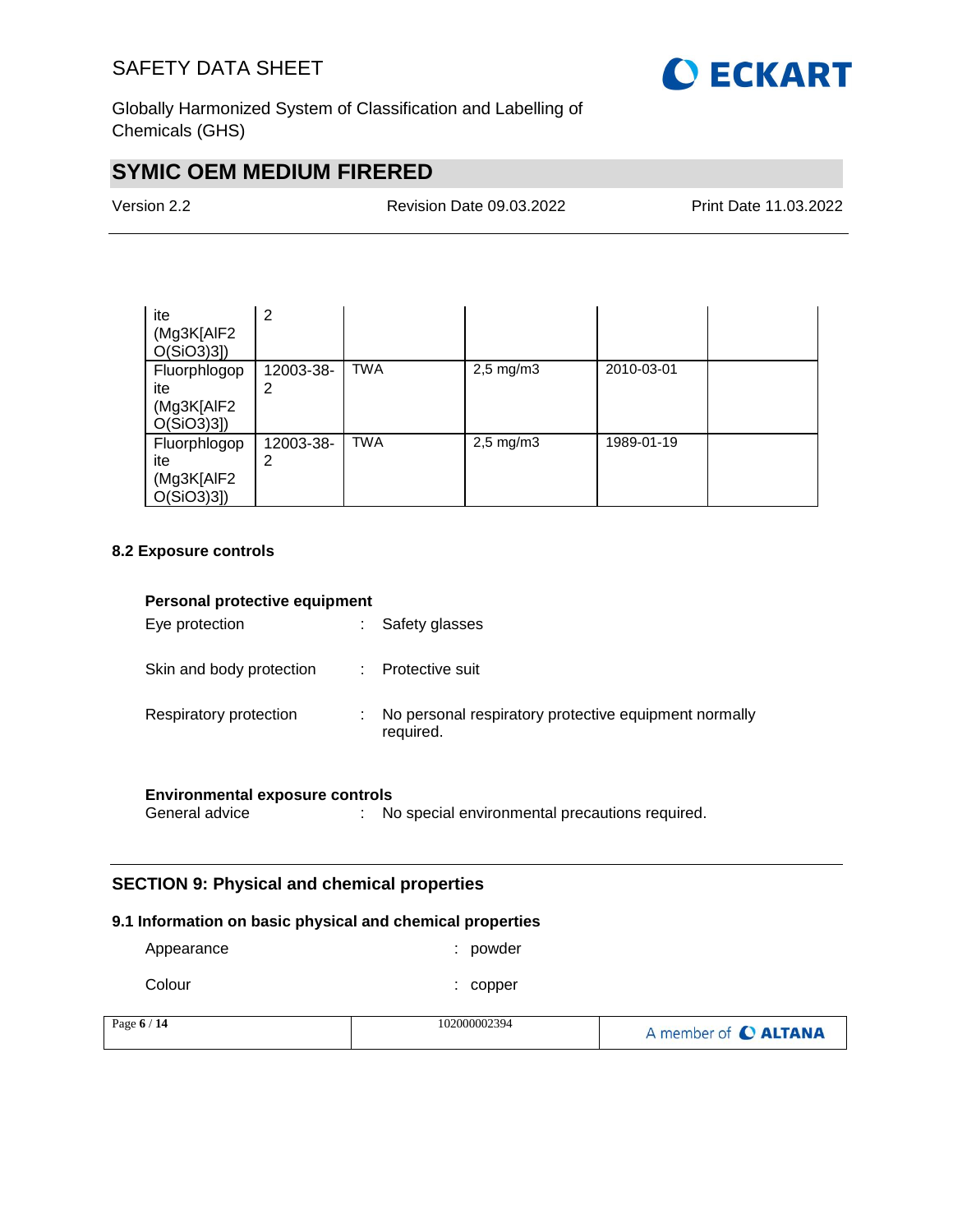Globally Harmonized System of Classification and Labelling of Chemicals (GHS)

# **SYMIC OEM MEDIUM FIRERED**

| Version 2.2 | <b>Revision Date 09.03.2022</b> | Print Date 11.03.2022 |
|-------------|---------------------------------|-----------------------|
|             |                                 |                       |

| Odour                                  | odourless                                   |
|----------------------------------------|---------------------------------------------|
| pH                                     | substance/mixture is non-soluble (in water) |
| Freezing point                         | No data available                           |
| Boiling point/boiling range            | No data available                           |
| Flash point                            | No data available                           |
| <b>Bulk density</b>                    | No data available                           |
| Flammability (solid, gas)              | Will not burn                               |
|                                        |                                             |
| Auto-flammability                      | No data available                           |
| Upper explosion limit                  | No data available                           |
| Lower explosion limit                  | No data available                           |
| Vapour pressure                        | No data available                           |
| Density                                | No data available                           |
| Solubility(ies)                        |                                             |
| Water solubility                       | insoluble                                   |
| Miscibility with water                 | immiscible                                  |
| Solubility in other solvents           | No data available                           |
| Partition coefficient: n-octanol/water | No data available                           |
| Ignition temperature                   | No data available                           |
| Thermal decomposition                  | No data available                           |
| Viscosity, dynamic                     | No data available                           |
| Viscosity, kinematic                   | No data available                           |
| Flow time                              | No data available                           |
|                                        |                                             |

#### **9.2 Other information**

No data available

| 102000002394<br>Page 7<br>$^{\prime}$ 14 | member of C ALTANA |
|------------------------------------------|--------------------|
|------------------------------------------|--------------------|

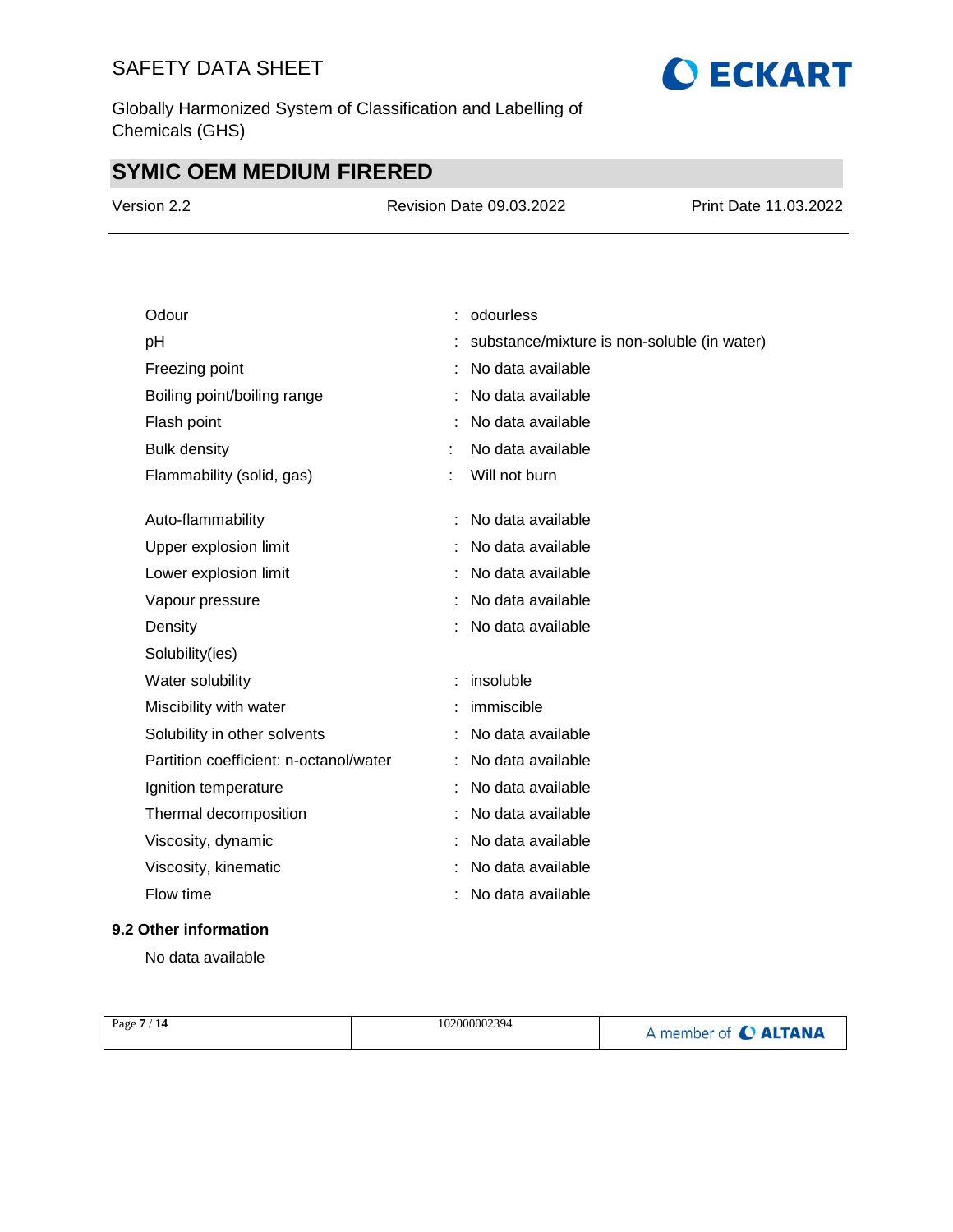Globally Harmonized System of Classification and Labelling of Chemicals (GHS)

## **SYMIC OEM MEDIUM FIRERED**

Version 2.2 Revision Date 09.03.2022 Print Date 11.03.2022

#### **SECTION 10: Stability and reactivity**

#### **10.1 Reactivity**

No decomposition if stored and applied as directed.

#### **10.2 Chemical stability**

No decomposition if stored and applied as directed.

#### **10.3 Possibility of hazardous reactions**

| Hazardous reactions | Stable under recommended storage conditions., No hazards |
|---------------------|----------------------------------------------------------|
|                     | to be specially mentioned.                               |

#### **10.4 Conditions to avoid**

| No data available<br>Conditions to avoid |
|------------------------------------------|
|                                          |

#### **10.5 Incompatible materials**

Materials to avoid : No data available

#### **10.6 Hazardous decomposition products**

| Hazardous decomposition<br>products | : No data available |
|-------------------------------------|---------------------|
| Other information                   | : No data available |

#### **SECTION 11: Toxicological information**

#### **11.1 Information on toxicological effects**

#### **Acute toxicity**

No data available

#### **Skin corrosion/irritation**

| Page 8 / 14 | 102000002394 | A member of C ALTANA |
|-------------|--------------|----------------------|
|             |              |                      |

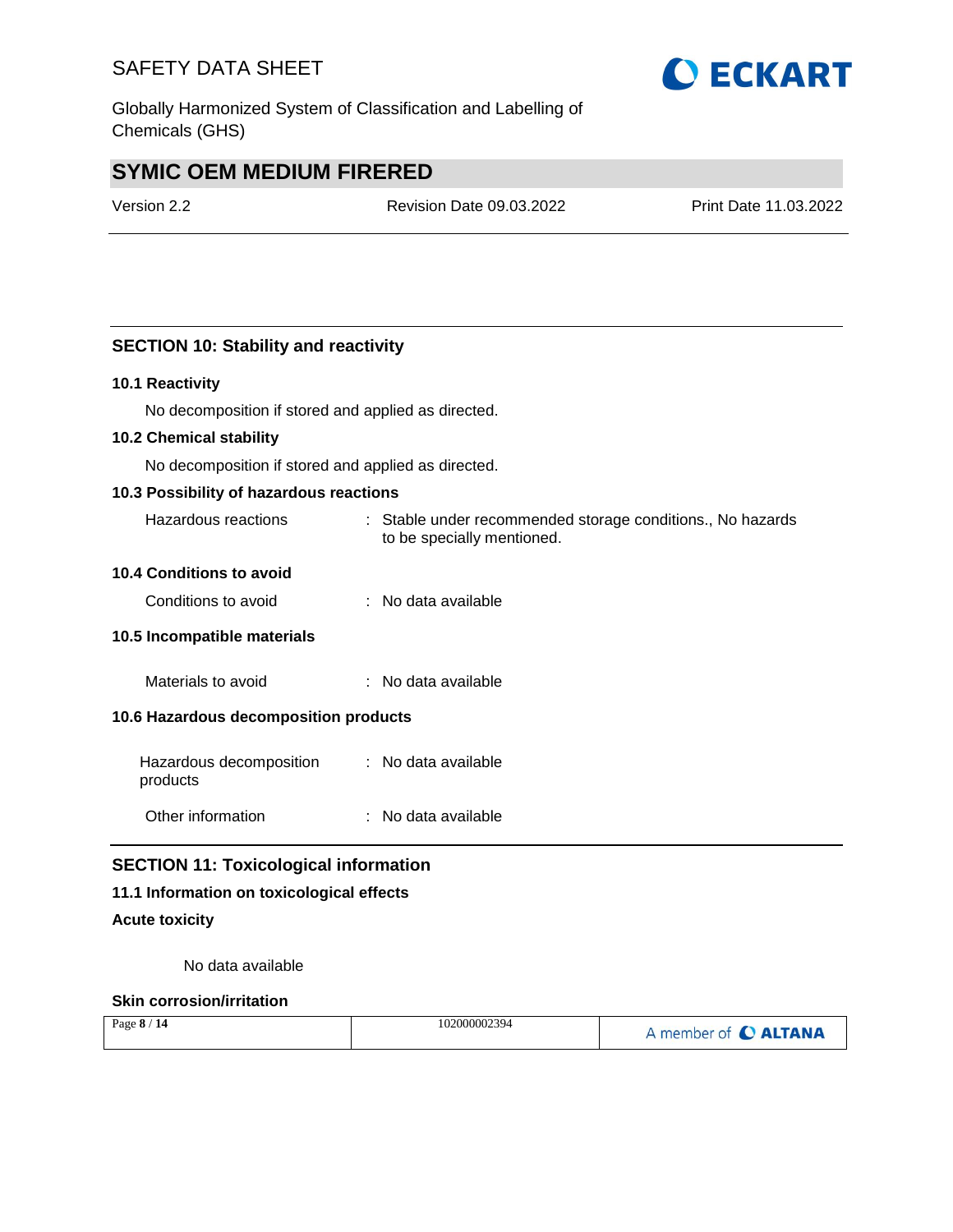

Globally Harmonized System of Classification and Labelling of Chemicals (GHS)

## **SYMIC OEM MEDIUM FIRERED**

Version 2.2 Revision Date 09.03.2022 Print Date 11.03.2022

No data available

#### **Serious eye damage/eye irritation**

No data available

#### **Respiratory or skin sensitisation**

No data available

#### **Carcinogenicity**

No data available

#### **Toxicity to reproduction/fertility**

No data available

#### **Reprod.Tox./Development/Teratogenicity**

No data available

#### **STOT - single exposure**

No data available

#### **STOT - repeated exposure**

No data available

#### **Aspiration toxicity**

No data available

#### **Further information**

#### **Product**

| Page $9/14$ | 102000002394 | A member of C ALTANA |
|-------------|--------------|----------------------|
|             |              |                      |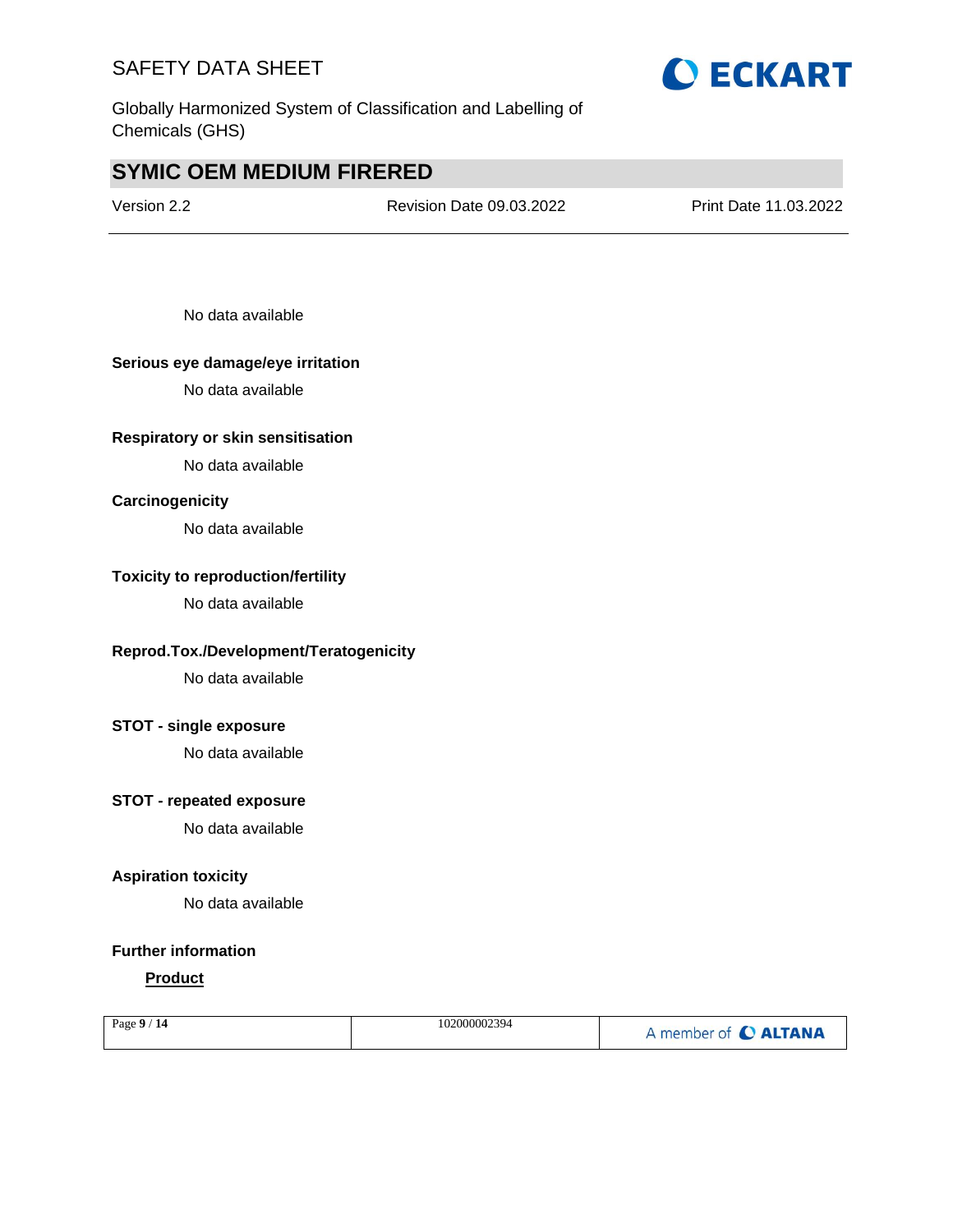

Globally Harmonized System of Classification and Labelling of Chemicals (GHS)

## **SYMIC OEM MEDIUM FIRERED**

Version 2.2 Revision Date 09.03.2022 Print Date 11.03.2022

No data available

#### **SECTION 12: Ecological information**

#### **12.1 Toxicity**

No data available

#### **12.2 Persistence and degradability**

No data available

#### **12.3 Bioaccumulative potential**

No data available

#### **12.4 Mobility in soil**

No data available

#### **12.5 Results of PBT and vPvB assessment**

No data available

#### **12.6 Other adverse effects**

#### **Product:**

Additional ecological information : No data available

| Page 10 / 14 | 102000002394 | A member of C ALTANA |
|--------------|--------------|----------------------|
|--------------|--------------|----------------------|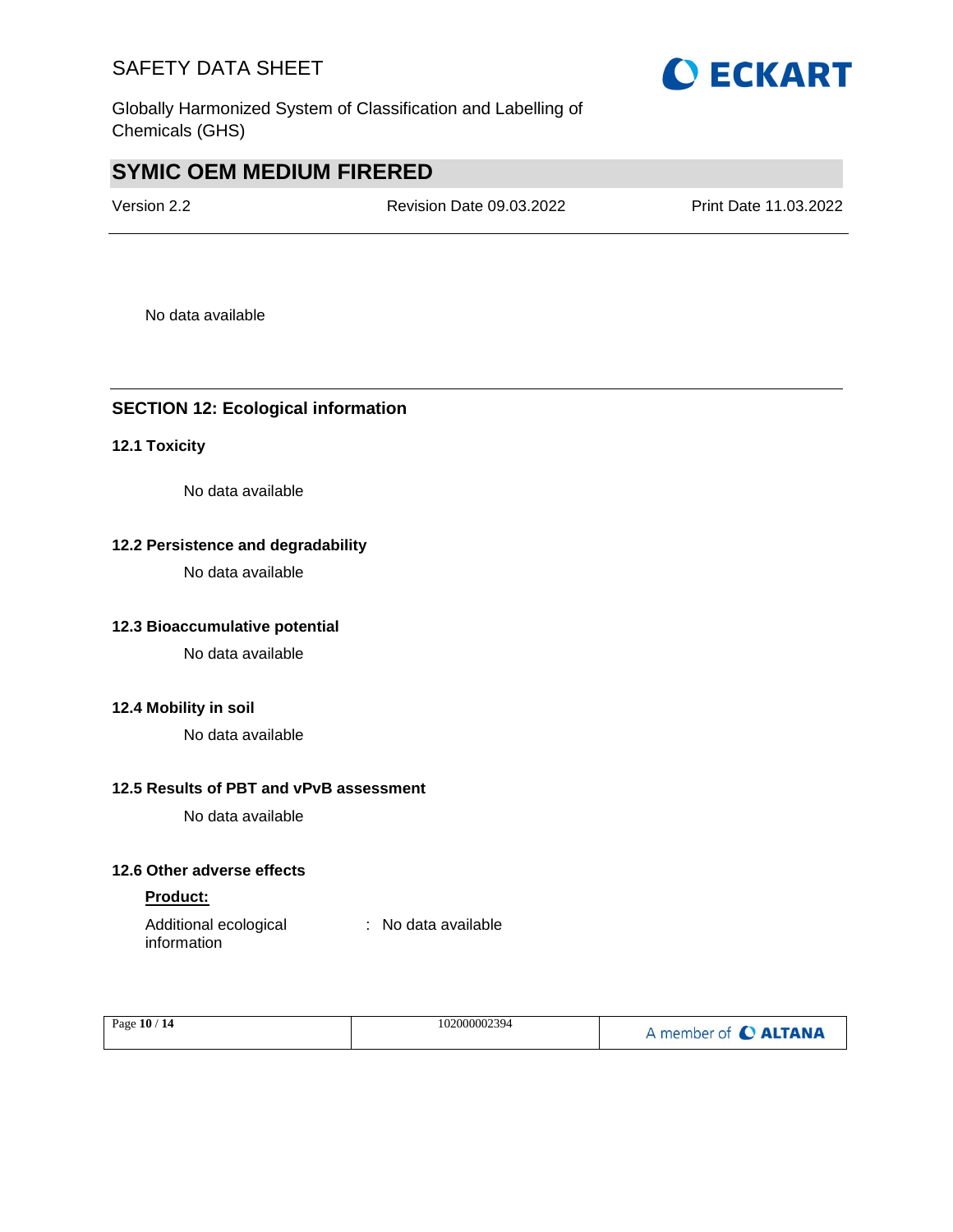Globally Harmonized System of Classification and Labelling of Chemicals (GHS)

## **SYMIC OEM MEDIUM FIRERED**

Version 2.2 Revision Date 09.03.2022 Print Date 11.03.2022

#### **SECTION 13: Disposal considerations**

#### **13.1 Waste treatment methods**

Contaminated packaging : Empty containers should be taken to an approved waste handling site for recycling or disposal.

#### **SECTION 14: Transport information**

#### **14.1 UN number**

#### **ADR**

Not dangerous goods

#### **TDG**

Not dangerous goods

#### **CFR**

Not dangerous goods

#### **IMDG**

Not dangerous goods

#### **IATA**

Not dangerous goods

#### **14.2 Proper shipping name**

#### **ADR**

Not dangerous goods

#### **TDG**

Not dangerous goods

#### **CFR**

Not dangerous goods

| Page $11/14$ | 102000002394 | A member of C ALTANA |
|--------------|--------------|----------------------|
|--------------|--------------|----------------------|

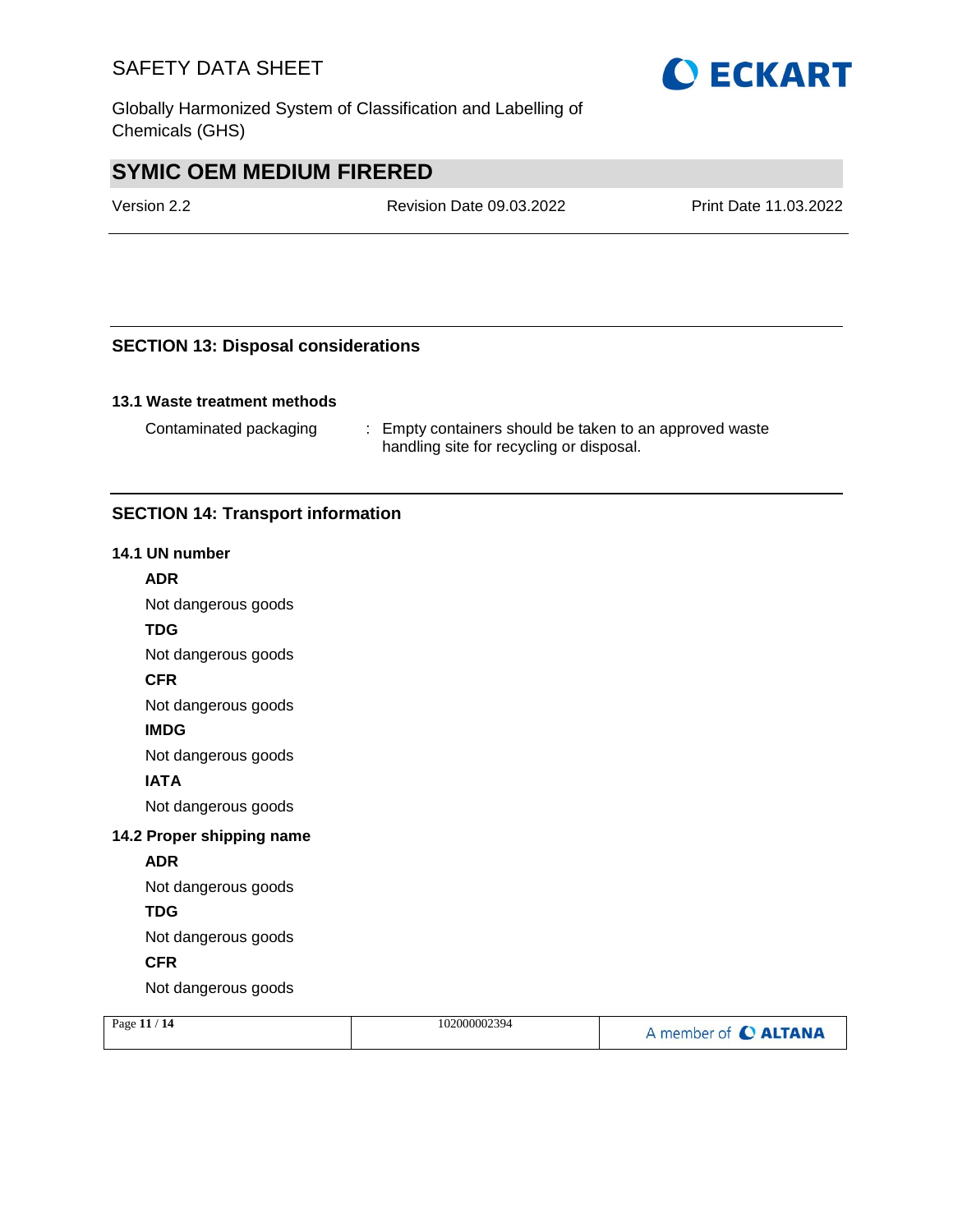

Globally Harmonized System of Classification and Labelling of Chemicals (GHS)

## **SYMIC OEM MEDIUM FIRERED**

Version 2.2 Revision Date 09.03.2022 Print Date 11.03.2022

#### **IMDG**

Not dangerous goods **IATA** Not dangerous goods

#### **14.3 Transport hazard class**

**ADR**

Not dangerous goods

#### **TDG**

Not dangerous goods

#### **CFR**

Not dangerous goods

#### **IMDG**

Not dangerous goods

#### **IATA**

Not dangerous goods

#### **14.4 Packing group**

#### **ADR**

Not dangerous goods

#### **TDG**

Not dangerous goods

#### **CFR**

Not dangerous goods

#### **IMDG**

Not dangerous goods

#### **IATA**

Not dangerous goods

| Page 12 / 14 | 102000002394 | A member of C ALTANA |
|--------------|--------------|----------------------|
|              |              |                      |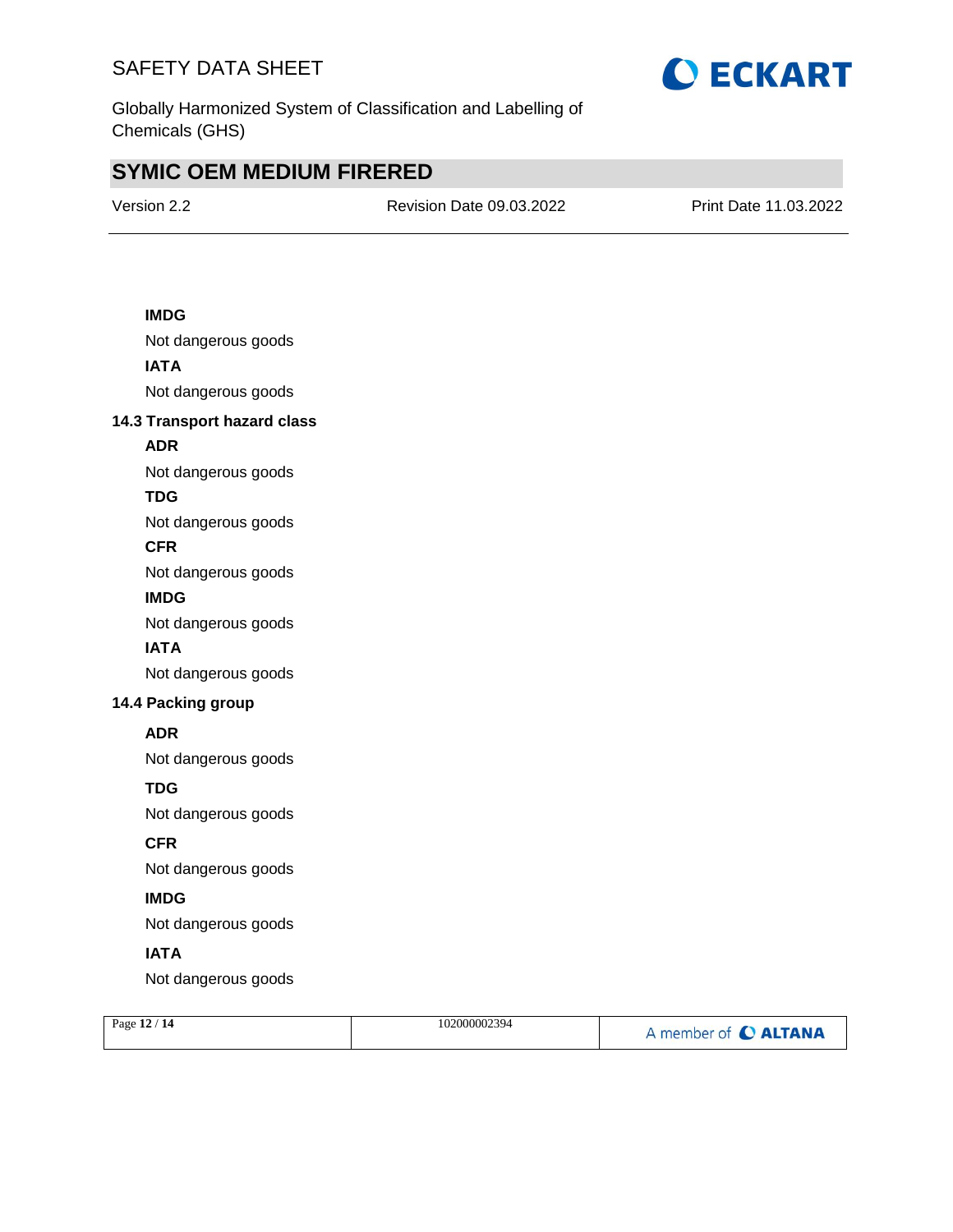

Globally Harmonized System of Classification and Labelling of Chemicals (GHS)

## **SYMIC OEM MEDIUM FIRERED**

Version 2.2 Revision Date 09.03.2022 Print Date 11.03.2022

#### **14.5 Environmental hazards**

#### **14.6 Special precautions for user**

Not classified as dangerous in the meaning of transport regulations.

# **14.7 Transport in bulk according to Annex II of MARPOL 73/78 and the IBC Code**

No data available

#### **SECTION 15: Regulatory information**

#### **15.1 Safety, health and environmental regulations/legislation specific for the substance or mixture**

| REACH - Candidate List of Substances of Very High<br>Concern for Authorisation (Article 59).                                                         | $:$ Not applicable |
|------------------------------------------------------------------------------------------------------------------------------------------------------|--------------------|
| Regulation (EC) No 1005/2009 on substances that<br>deplete the ozone layer                                                                           | : Not applicable   |
| Regulation (EU) 2019/1021 on persistent organic<br>pollutants (recast)                                                                               | : Not applicable   |
| REACH - Restrictions on the manufacture, placing on<br>the market and use of certain dangerous substances,<br>preparations and articles (Annex XVII) | : Not applicable   |

#### **15.2 Chemical safety assessment**

No data available

| Page $13/14$ | 102000002394 | A member of C ALTANA |
|--------------|--------------|----------------------|
|--------------|--------------|----------------------|